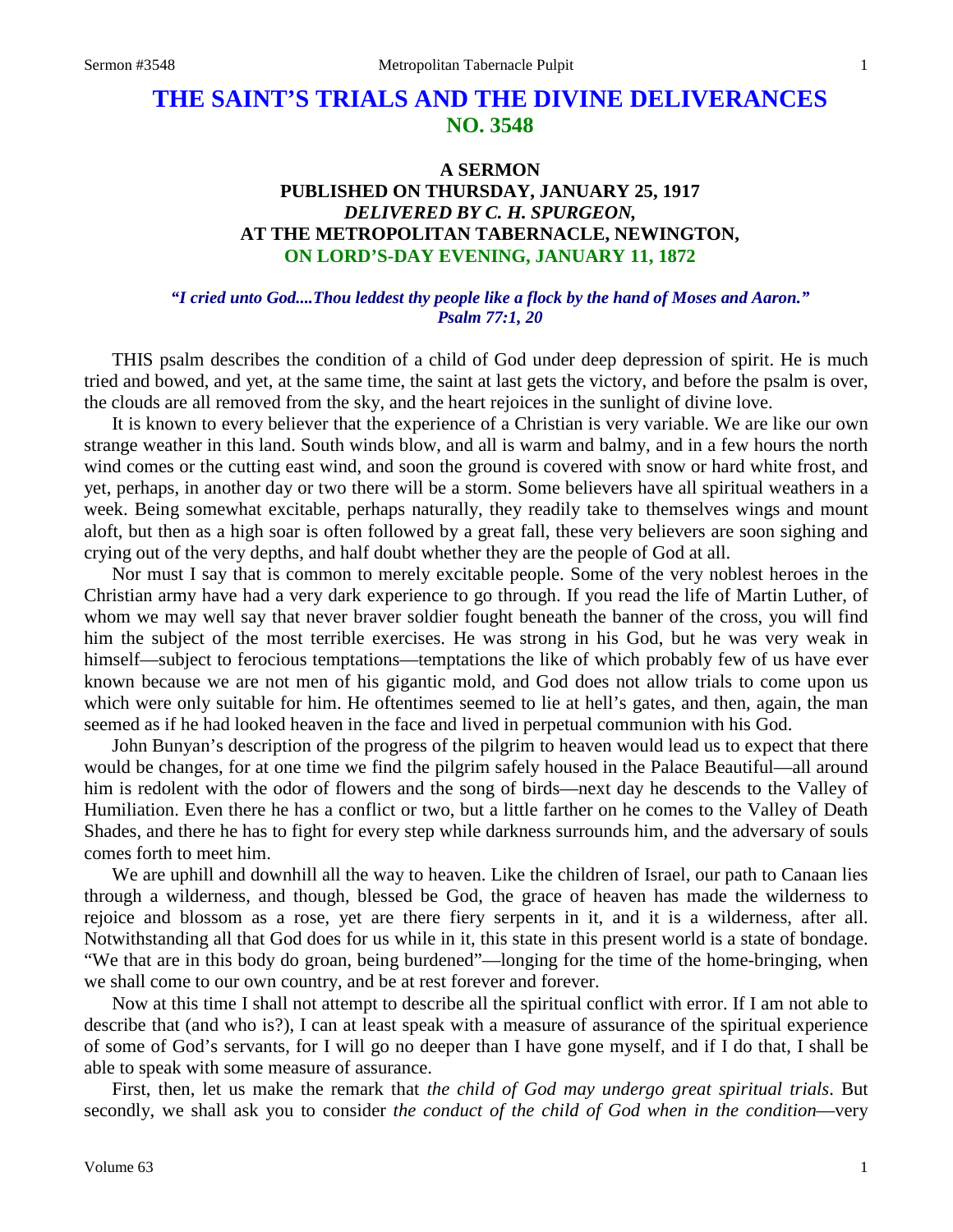different from that of the worldly man. And thirdly, we shall notice *those springs of comfort which relieve saints* in that spirit, and will relieve us also. First, then—

**I.** A TRUE CHILD OF GOD MAY UNDERGO VERY DEEP MENTAL AND SPIRITUAL TRIALS.

No superficial trials, such as are common to men, but really overwhelming trials, seem to come to those who are favorites of heaven, who lean their heads on Jesus' bosom, and are amongst the most gracious of the Lord's chosen. Asaph's trial was no light one, it was a great grief that came upon him. From some words in the psalm, one would think it was a personal disease under which he was suffering, but from other words it would seem to be a deep affliction that had come upon his family and those he loved. This had caused him to be depressed in spirit and heavy in soul, and that to a very solemn degree, for he declared that his sore ran in the night, and ceased not. He complained that his spirit was overwhelmed. Don't, therefore, conclude that you are no child of God because the joys you once had are gone.

I am delighted when I have been with young Christians full of their first joy, and I earnestly pray that it will be very long before those joys are dampened, but at the same time, it may be prudent to let them know that should those joys depart, it will be no evidence whatever that God's love is departed too. We must always beware of living by feeling. It is pleasant in summer, but it is an ill way of living in the winter of the soul.

We walk by faith, not by sight, nor yet by feeling, for we remember that our feelings are often of a very mixed character, and what we think to be holy joy may be, some of it animal excitement—may not be altogether that joy of the Lord which is our strength. Don't, don't, I beseech you, base your evidence of the possession of salvation upon your joy, because if you do, you will be in sad trouble when your joy varies or flies.

Build your hope on something better than unsubstantial delights, namely, on the finished work of faith, such as the poor publican had, crying still, even in your best frames, "God be merciful to me a sinner; God be merciful to me a sinner," for between here and the gates of heaven you will have to go by a weeping cross, perhaps many times, and if the Lord loves you more than others, you will have more trials than others—strange trials shall come to you. Therefore, regard it not as though some strange thing had happened to you. Some of the best of God's people may pass through the deepest trouble.

And remark, next, that *this may not only be very deep, but very frequent*. It appears to have been so with Asaph. He describes himself as being by day and by night vexed with his trouble. It was not a transient cloud, it was a heavy storm that brooded over his spirit. For forty days and nights the heavens seemed to pour down their torrents, and his soul felt no rest. Do not wonder if you sometimes shall come into that condition. I pray you may not, but if you do, I say be upon your guard not to condemn yourself.

You remember how holy Job's friends, when they saw him upon a dunghill scraping himself with a potsherd, began to tell him that he must be a hypocrite or he would not be there? How could he be what he professed to be and yet be there? Now that is what the devil will tell you. If you are in deep trials, and are on a dunghill too, he will say that, and perhaps some of your Christian friends will say the same. It will be very ungenerous and un-Christlike if they do. Worst of all, perhaps you yourself will think the same, but let the warning of this evening help to keep you from such a temptation.

It is no evidence whatever that God has no love to you if He even chastens you, for remember who it was—that it was none other than a great servant of God who said, "All the day long have I been plagued and chastened every morning," and He who was greater still, even your blessed Lord and Master, was the "man of sorrows" and the acquaintance of grief. Do not, then, for your own soul's sake, permit any insinuation as to God's love being shown in your happiness, or His hatred being manifest in your depression of spirit. Do not suffer it to cross your mind.

Some of the best of God's servants have, moreover, not only been in the deeps, and been there long, but when in such a condition *they have refused to be comforted*. Read the second verse, "My soul refused to be comforted"—as if he had put away everything that could cheer him. A man of God and a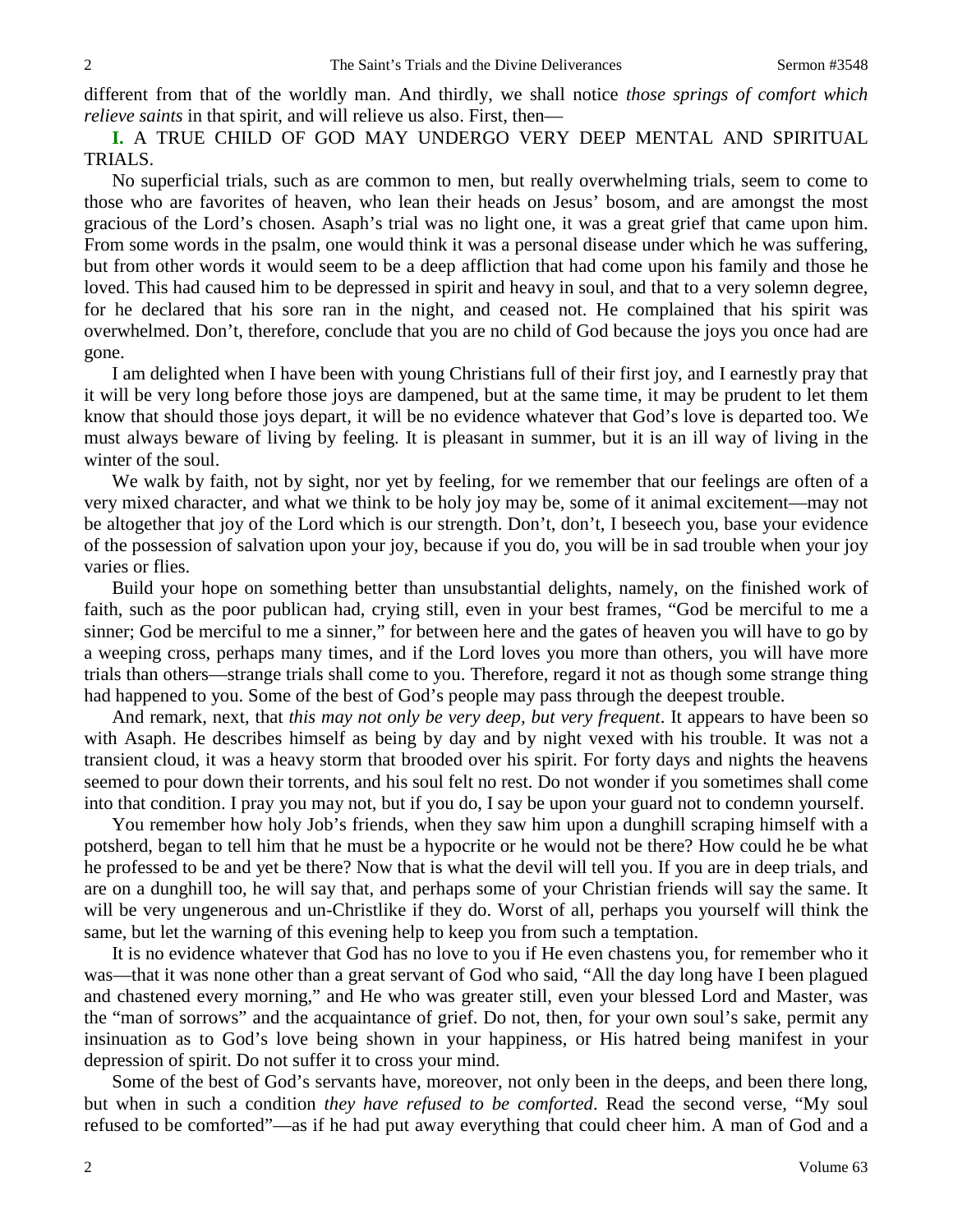poet too—a man inspired, and who could cheer others, as he has done by the sweet lays which he has left us in the Book of Psalms—yet when these sweet things were brought before him he said, "Put them away."

And have you never known, O you advanced Christians—(I know you have known)—what it is to say of a promise, "No, it is very precious, but I am afraid I should deceive myself if I were to think 'That is mine.'" You have found the word come very preciously home to your soul when you have heard a sermon, and then at night, when you have tossed upon your bed, you have said, "I am afraid it would be nothing better than presumption if I were to suck in all the consolation out of that." All the while the comfort was yours, and you might have had it, and the sweets were meant on purpose for you, and yet you could not take them.

Now there is something good about that. A holy anxiety is a thing that is desirable, and I would never preach up the full assurance of faith so as for a moment to speak a word against that holy anxiety. My soul has often said, "I will not be comforted till Jesus comfort me"—put away the peace that many have spoken and said, "No, no peace shall ever come to my soul except the peace, the Master's peace peace from His own lips by His own Spirit," and I believe that is right. But sometimes that anxiety may be carried to an unbelieving extent and state. We set up tests for ourselves that are not warrantable, and condemn ourselves when God does not condemn us, and though we be the precious children of God, comparable to fine gold, we reckon ourselves to be as the earthen vessels, the work of the hands of the potter.

It is very easy to write bitter things against yourself when the clouds of darkness are hanging over your soul. This good man did so, he refused to be comforted. When this occurs, it is not at all remarkable if the grief of soul that is caused in the man *should break his sleep*. Observe how he puts it, "Thou holdest mine eyes waking." The eyelids—those guards of the eye were made to keep their station, the eyes would still be open, there was no rest for the man. And who can rest when he does not know that he is a saved soul? Let me doubt whether I am God's child, and dare I rest?

I am often astounded at the ease with which some men talk of their doubts and fears. Do not know whether you are saved or not and yet go to sleep! Perhaps you may wake in death. An enemy to God, or afraid that you may be, and yet find rest! My dear brother, I will not condemn your doubts, but I must condemn you if you can be in ease at all while you are under them, for surely this is a matter of the first importance—"Am I His or am I not?"

Am I really regenerate or is it all pretence? Am I made to seem to live, while I am dead, or am I truly one of those whom God has made to be a new creation in Christ Jesus? Now when a man gets really disturbed about that, and that is the question, and he is afraid lest God's mercy and God's promise should not be to him, that he is left to himself to perish—when a man is in that state, he cannot rest, he must feel then that until this quarrel be over, and this problem is decided, he can find no rest to the sole of his foot.

Moreover, in such circumstances, it may sometimes occur that *the good man cannot tell his story to anybody else.* So it is here, "I am so troubled that I cannot speak"—dare not tell it to anybody else—too great a grief to be unburdened. He could whisper it low at the Redeemer's feet, "My Lord, have pity on Your servant," but he cannot come and tell others because he does not know that any other has been through the same. He is afraid that his course is singular and so remarkable that if he were to mention it, his brethren would shun him. Besides, perhaps he has begun to mention it to some, and they, not understanding him, have given him such a harsh reply that he shrank altogether from them.

There are many fat kine that push and push with horn and shoulder the lean ones of God's flock, and 'tis ill, 'tis ill when we do this. He that is troubled in spirit and cast down is often as a lamb despised by those that are at ease. He may be the best man of the whole company and yet, if he were to tell his experience, they would think him to be the worst. He may be the best in the whole church, and yet such may be the turmoil of his soul sometimes that were he to narrate his experience, many who are not to be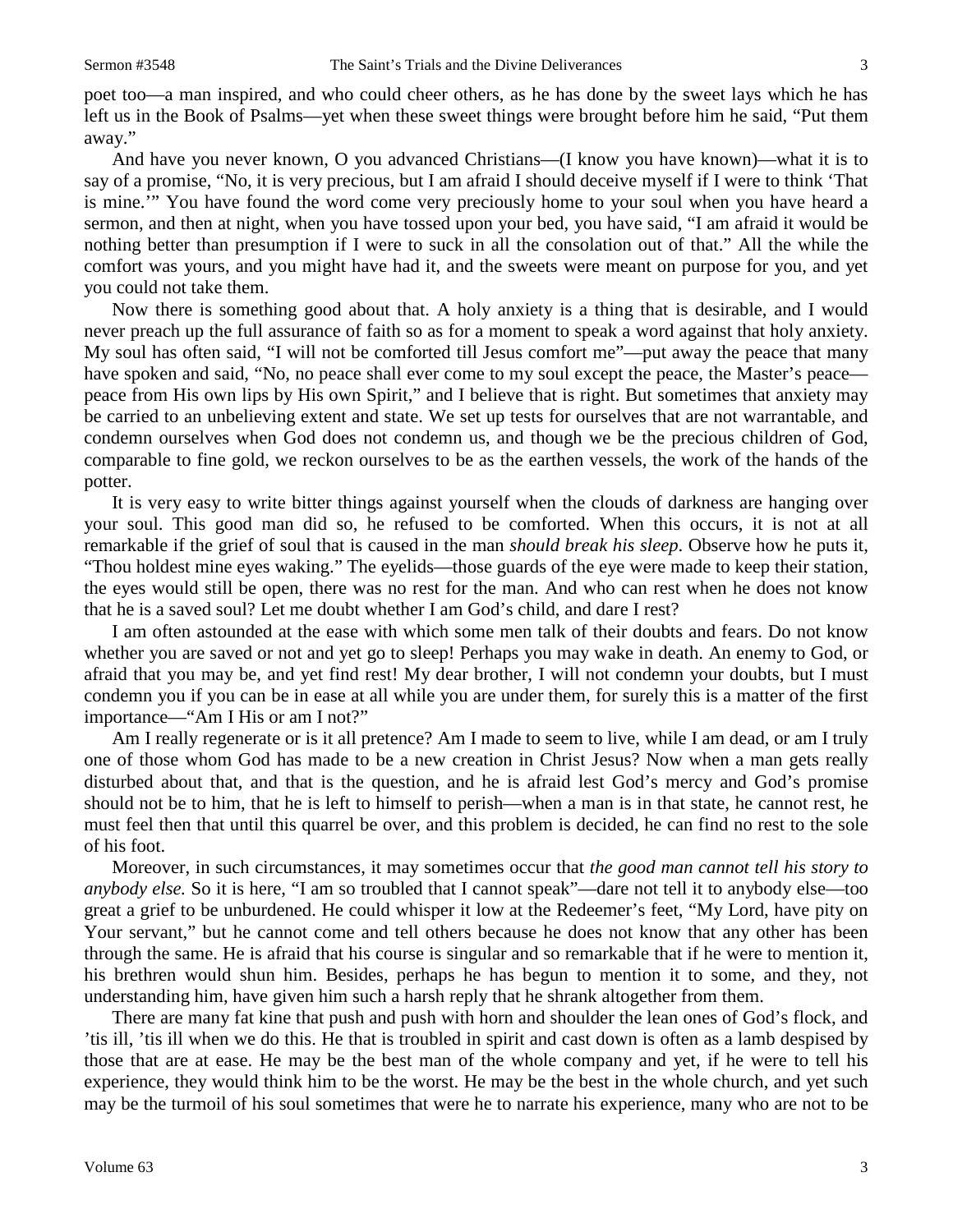compared with him for a moment would fight shy of him altogether. He has a grief within him which he cannot tell.

And now comes one other point, and this, perhaps, is the worst phase of the depression through which this man of God may go, namely, that even that *which ought to comfort him will minister to his yet greater grief*. He says, "I remembered God, and was troubled." Why, brethren, our thoughts of God are refreshing to us, they always should be. Just as good meat ought to nourish the body (only when the body is sick, that good meat turns to mischief), so always thoughts of God ought to delight our soul, and I rejoice that they do for the most part. In our pilgrimage there is nothing yields us such a delightful song as the thought of our God, the Father, the Savior, and the blessed indwelling Spirit.

But when the soul is sick, and a gracious soul may get sick in that way, the very thoughts of God become a trouble. See how it is. You will think, "He is very just, how can I stand in His sight?" But He is very gracious. Yes, and how gracious He has been to me, and how unworthily have I made any return for that grace! He is loving, ah! and very loving. How can I expect that I should taste of that love after the poor return I have made? And shall every attribute of God will at such times seem to be black against you. His very faithfulness—you will feel. "Ah! if He is faithful to His promise, what part and lot shall I have in that promise? It must be, after all, a mere delusion of mine that my name is written in His book. How can it be that I shall have a share among His chosen?"

Whereas, when the soul is right, every attribute of God is cheering, when once it gets in darkness, and gets away from the cross-foot—gets away from looking with a poor sinner's tearful eye to the sinner's Savior, simply and alone, shall every attribute of God will seem to roll with thunder and flash with lightning on his spirit. I do know what this means.

I have stood and seen the storm fly o'er my head, cloud on cloud, blacker and yet blacker, and my spirit crushed and utterly broken, until not a hope was left. Then have I seen one rift in the midst of the cloud, and a lone star shining there, the Star of Bethlehem, and looking up, all seemed calm beneath my soul, even on that sea. Just then the storm stopped at sight of that star, and there I seemed to see the love of God to the very guiltiest of men, to the off-scouring of sinners, and the refuse, and resting as a little child, humbly, simply, and alone, upon what the Master did for sinners on the tree, joy and peace have come back.

But many and many, and many a child of God has known what it is to see every hope blasted and all experience gone, and all grace withered—that is, apparently so, for it was not really so—because after all, perhaps we are never richer than when we think we are the poorest of all, never so well clad as when we know we are naked in ourselves, never so near to God as when we feel we are near to hell if the grace of God does not interpose.

Thus I have given you but a very brief outline of the mental and spiritual trials through which an heir of heaven may sometimes pass. Now, secondly—

**II.** WHAT IS THE STATE OF THE CHILD OF GOD WHEN HE GETS INTO THIS DEPRESSION OF SPIRIT?

Well, I will tell you what a man does when he is not a child of God. He cries, with Pliable, "The first time I get out of this, if I get out on the side nearest my house, you may have the brave country to yourself for all me, for I am not going floundering through this bog of mud." Anybody's dog will follow me if I feed it, but only my own dog will follow me if I beat it. And any man will be a Christian, or profess to be one, while it is all joy, and silver slippers, and gravel walks, but only the man who really loves God, who says, "All the day long have I been plagued and chastened every morning"—it is only the man of God that can say, "Though he slay me, yet will I trust him—if He takes away my comfort, and I have no joy but in himself, still will I cling to him."

Now Asaph did not go off, as many men would, to worldly pleasures to make up his loss. He did not say, "Well, well, I am not as happy as I used to be in my religious profession—I shall go to a theater or find gay companions, or stick to business to drown my thoughts." No, no. He, just as the child which has been chastened by its parent (if it is what it should be) can only find comfort by clinging to the very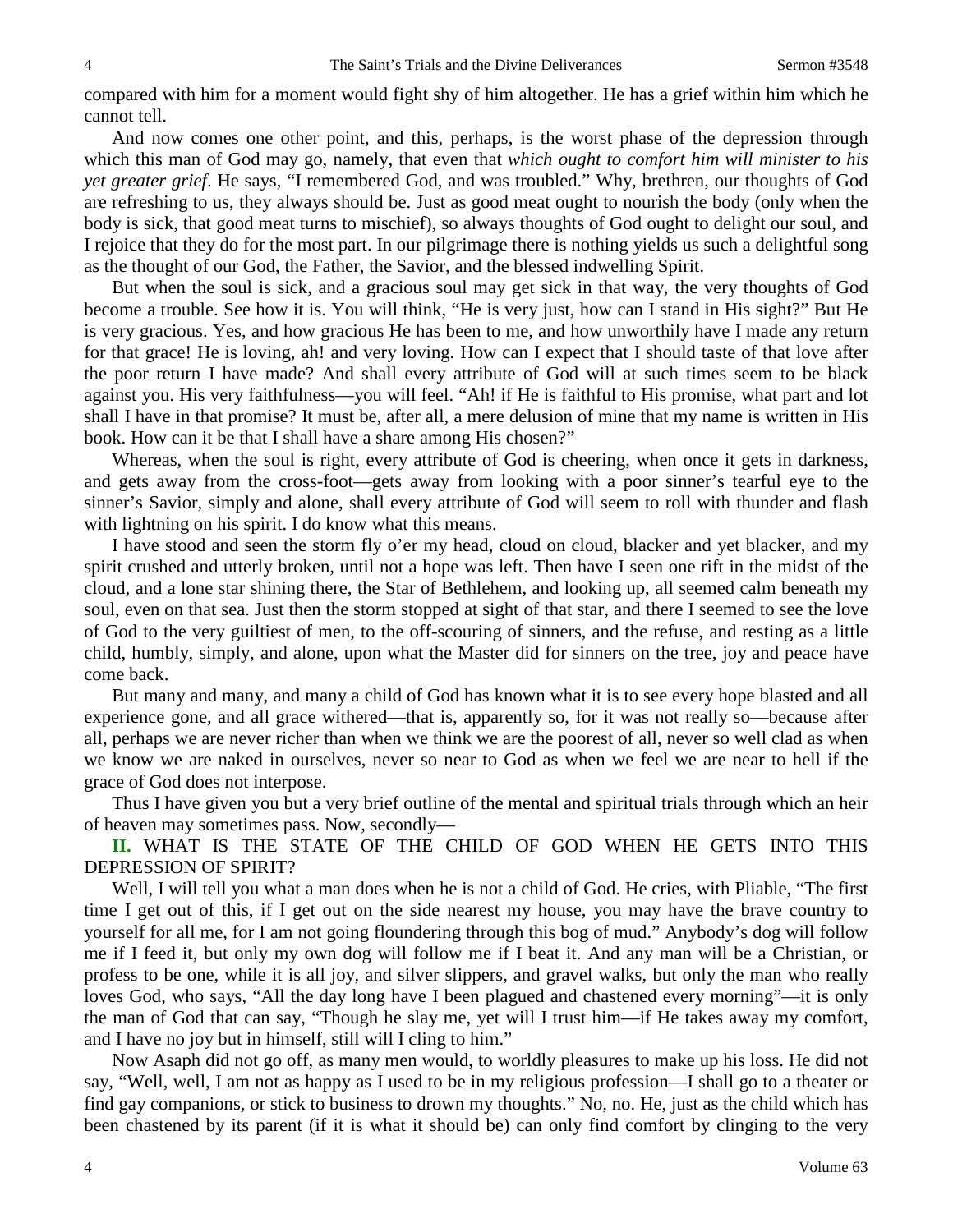parent that chastened it, and ask for a loving, forgiving kiss, even so it is with the chastened child of God, he clings to God the more, the more he is made to smart. So the first thing Asaph did was he prayed. "I cried unto God with my voice, even unto God with my voice."

Oh! sweet consolation of prayer! Would not some hearts be broken utterly if they could not pray! This is the sweet vent that we get for our fermented griefs. Our spirits are soon at rest when we can but pray. Let us pray. "Let not your hearts be troubled. Ye believe God; believe also in me." You see how he puts it twice, "I cried unto God with my voice—even unto God with my voice." He betook himself to prayer.

The next thing he did was, *he betook himself to meditation*. "I remembered God." (Fifth verse) "I have considered the days of old, the years of ancient times." (Sixth verse) "I call to remembrance my song in the night. I commune with mine own heart, and my spirit made diligent search." He began to meditate—more, to meditate on his God—to meditate on what God had done for other saints—to meditate upon his own former joys and helps in times of trouble, and to meditate upon the sweet songs which he had then uttered when he himself had been in trial aforetime. Now this was a sweet way of gaining consolation.

Does the Lord smite me? Well, then, I will think of the day when He caressed me. Am I in trouble, and has He put me in it? Then I will think of the times when I was in troubles before, and He brought me out of them. He has been with me in six troubles, will He leave me in the seventh? I have gone through the waters—He was there with me, will He leave me now that He has brought me so far? Can it be that with so long a time of love, He will now desert His child? This gathers force.

Aged Christian, you are sixty or seventy. You expect to live another ten years, and God has preserved you for seventy, cannot you trust Him for the other ten? After so much kindness in the past, will He cease now? Oh! it is good to go over these things, and then to recollect when, in years gone by, you were in as bad a condition as you are now, and you sang all the while.

Ah! dear friend, you lost one you dearly loved, but you were supported. What, are you going to sink now? Why, the time was when you could play the man for Christ. Why, you ran the risk of losing all that you had for His name's sake, and are you going to throw down your weapons now? You are like the old navigator who had been round the world, and when he got into the Thames coming home the wind blew. "Oh!" he said, "Have I been round the world, and am I going to drown in a ditch? Not I."

And so I say to you. Have you passed through all these troubles and difficulties, and are you going to be lost, after all? Remember your song in the night, and begin to sing again. Let the new song be in your mouth. One who long loved music said, "Glory be to Thee for all the grace I have not tasted yet!" If you cannot sing of what you are tasting, think of what you are to taste in the glory land that is before you when you get there. Be of good comfort, meditation shall console you.

Then this man of prayer, after using prayer and meditation, *betook himself to these employments.* If you notice, he spent his time in self-examination, "In communion with mine own heart and my spirit, I made diligent search." Show me wherefore You contend with me. Lord if I am chastened, tell me why. If I have lost the light of Your countenance, why do You hide Yourself from me? What sin is it that You are rebuking me? What grace is it that You would strengthen in me? What idol is it that You would take away from me? What duty have I neglected, of which You would remind me? I commune with my own heart, and look within to see if there is the cause of the distress, and look up to God, my Father, and say, "Why do You leave me? Why have You forsaken me?" And then I repeat to my own self, "Why art thou cast down, O my soul? Why art thou disquieted within me?"

"Oh!" says one, "I don't care much about self-examination. Mark you, I do not think much of your religion." There are a great many people in the world in trade that do not like looking at their books, and when a man does not want to know the position of his trade, I think we can most of us make a pretty shrewd guess at where he is. And when a man is afraid of self-examination, when he is afraid of a heartsearching discourse or heart-searching providence, he may be pretty sure there is something rotten within. God deliver us from being unwilling to know the very worst of our position! May we be always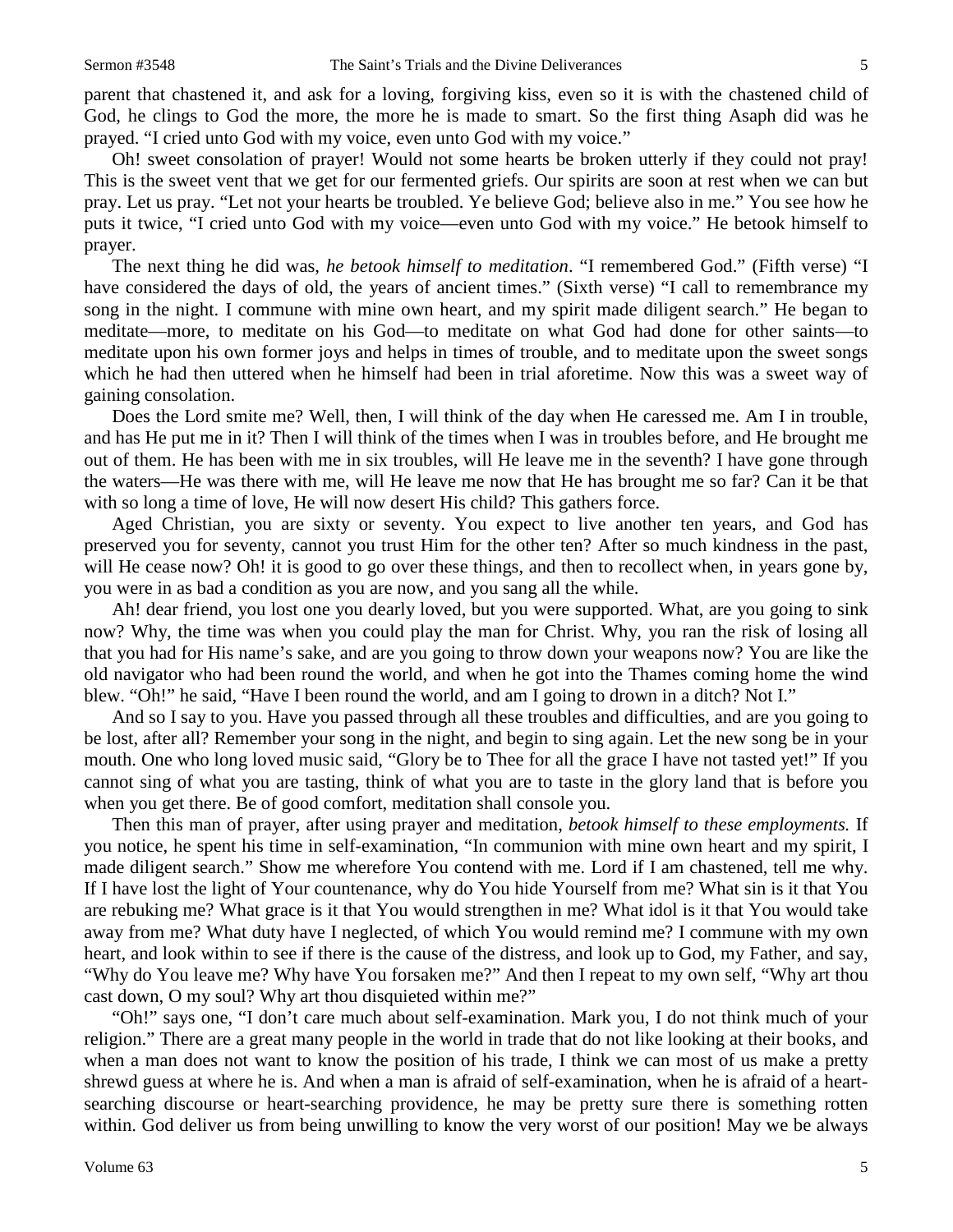anxious to know the worst than for a moment to be flattered. Let us, then, if we would get comfort, get to self-examination.

And then, once again, in time of trouble this man of God *took to holy arguments and devout reasoning*. Here is the question, Will the Lord cast off forever? He may put His child aside for a moment, but can He quite forget? Can He quite leave? Can He ever cast off those that are His own beloved? Will He be favorable no more? He has said, "For a small moment have I forsaken thee," but will He make that small moment into forever? I know He turns a deaf ear to His people for a moment, but will He never hear prayer again? Has He not said that He is a God that hears prayer? Is His mercy clean gone forever?"

Oh! it is a grand thing when a man says that, "Can it be that God has left off being merciful? Is not His very name, 'Love'?" That is His very nature. He delights in mercy, and can it be true that God has left off His mercy? It cannot be. Is His mercy clean gone forever? Does His promise fail for evermore? Another question, Can it be that God won't keep His Word? Will His promise be broken? I know it may tarry awhile, but can it be that it shall fail, and fail for evermore? And then He puts it again, "Hath God forgotten to be gracious—got out of the habit of being gracious? He used to be always gracious to those who sought His face, has He forgotten it? Is it possible? Has He, in anger, shut up His tender mercy? Can it be? Can it be?"

Oh! beloved, if we were sometimes thus to school ourselves and cross-question our own unbelief, the Holy Spirit would give us comfort. "Can the woman forget her sucking child that she should not have compassion on the son of her womb? Yea, she may forget, yet will not I forget thee. I will never leave thee, nor forsake thee." They that trust in the Lord shall not want any good thing. "Fear not, I am with thee. Be not dismayed, I am thy God. I will strengthen thee; yea, I will help thee; yea, I will uphold thee with the right hand of my righteousness." Is all this nothing? Are these promises, and ten thousand more, only so many words and so much chaff?

O you wicked unbelief! the virgin daughter of Zion has shaken her head at you, and laughed, because you have not a foot to stand upon—no argument to defend yourself. Away with you, you lie, you child of hell! Away with you, I must believe in my God. I will fall back into His arms, I will confide again in His eternal faithfulness. Is He a God, and can His love grow aweary of saving? He is not a man that He should lie, nor the son of man that He should repent. Has He said, and will He not do it? Ay, He will do it, and to the last jot and tittle shall His Word be fulfilled, and His promises shall be kept, for they are yea and amen in Christ Jesus to the glory of God by us. God grant us grace thus to battle with unbelief. And now, in the third place, as we have seen the man in his condition, and what he does, let us now consider—

**III.** SOME OF THOSE COMFORTABLE THINGS WHICH MAY HELP US OUT OF THAT POSITION, or help us not to fall into it.

First, observe that the great source of comfort to the tried believer—any believer—is *to be found of God*. All those questions were about his God. "I will remember the years of the right hand of the Most High. I will remember the works of the Lord. I will remember thy wonders of old. I will meditate also of all thy work, and talk of thy doings." If you get to meditating on your own works, you won't get much comfort out of them, and if you get talking of your own doings you are brewing for yourself bitter drinks.

But when the soul looks at God, at God's mercy, God's grace, and Christ the incarnate God, and the finished work of Christ—at His merits—then it is that the soul is comforted. All that there is in us that may be seen in a time of depression is of man. We must look right away to Him in whom our hope lies. I will not lift up mine eyes to anything else. Whence cometh my help? My help cometh from the Lord, who hath made heaven and earth. Child of God, store your mind with His knowledge and His glory. Seek to know the Lord Jesus. Ask to be instructed in the knowledge of Him, for then in the times of difficulty you will have a store ready to your hand—great reasons for consolation which will be comfortable to your spirit.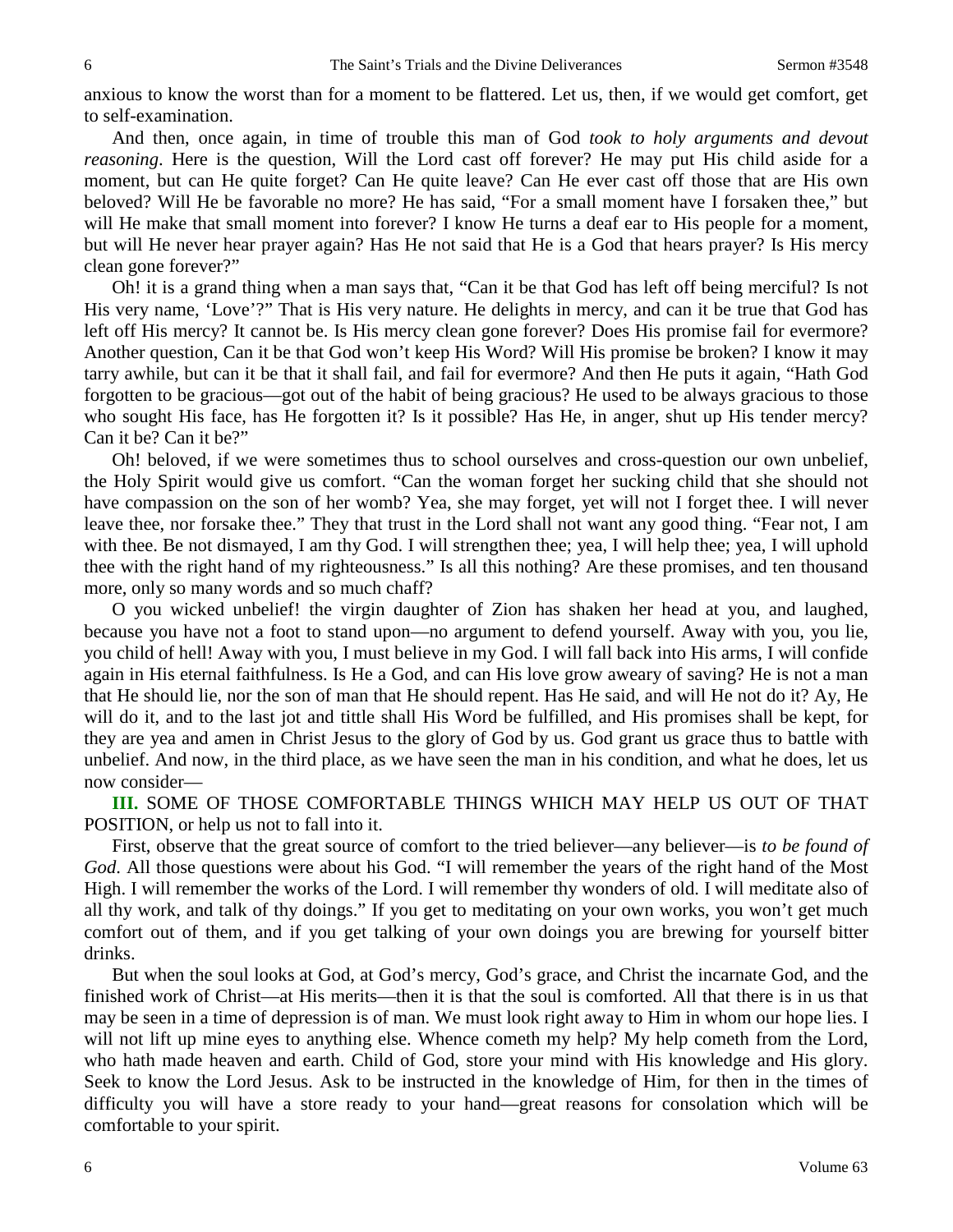But do you notice how *he dwells upon the works of God and the power of God?* "Thou art the God that doest wonders; thou hast declared thy strength among the people. Lord, You can help me. My case is difficult, but You are strong enough. You are able to help me." Oh, this is the way to get comfort—to know the power of God, which is past finding out. One thing especially the psalmist dwelt upon, and that is redemption—"Thou hast with your arm redeemed thy people, the sons of Jacob and Joseph." When there is no light anywhere else, there is at Calvary. Look there to the Paschal Lamb and to the going out of Egypt by blood, and to the ransoming of His people.

Do you think that Christ bought you with blood that you should lie in hell and perish? Do you believe in redemption of that kind which does not redeem? Have you a Savior that came to save those whom He never will save? Do you believe in such a Savior? then I marvel not at your doubts and fears, but if you have reliance upon the mighty God, in whose hands the pleasure of the Lord must prosper, and who shall see His seed and rejoice in the travail of His soul, then, leaning on Him whose hand was stretched to the nail for you, you have good ground for joy, and confidence, and peace. Study the atonement, study the redemption, study the cross, and you will be readily comforted.

At the close of the Psalm, Asaph, after his usual wont, takes himself away to the Red Sea, and suggests as a ground for comfort what God did there. There were His people slaves, and in bondage, and He brought them out. He will bring you out. Pharaoh was very strong, and he said, "I fear not the LORD, neither will I let the people go." But God was stronger than Pharaoh, and He will be stronger than the devil and all your enemies.

Then they came out, and there was the Red Sea before them, and how could they get through the sea? "The waters saw thee, O God; the waters saw thee, they were afraid." You have many troubles and many sins, they will fly before the presence of God. Then they came into the wilderness, how could they ever traverse that? Then the Lord was pleased to send them their bread each morning, and to give them their water continually. Whereas their clothes could not be very speedily replenished, their garments waxed not old, so to speak. They had no guide, no one with them that could well conduct them through the wilderness, but the fiery, cloudy pillar went before them. They never went a step awry, for that fiery, cloudy pillar led them all the way.

Now your condition is the same as theirs, you shall have the same supplies. Be not cast down. Rejoice in the Lord and go forward. "He led his people like a flock by the hand of Moses and Aaron" so the psalm closes—and He will lead you and lead you safely. They set out to go to the land of Canaan, and to the land of Canaan they came, and if you are resting upon the blood of Christ, and depending upon His eternal merit, He shall surely bring you in, and you shall stand in your lot in the end of the days. Wherefore comfort one another with these words, and be of good cheer.

But as for those who have no Savior, I know of no comfort for them in the time of trouble. Unbeliever, you shall live without consolation, you shall die without consolation, and live forever after without consolation. May you turn. "Turn ye, turn ye! Why will ye die?" May the Lord bring you to see that in Christ alone is your help found. Get Him to be your comfort from this day forth and forever. Amen, amen.

### **EXPOSITION BY C. H. SPURGEON**

#### *ACTS 26:1-28*

Three times we have in Holy Writ a graphic report of the conversion of Paul. This may be accounted for partly from its being one of the most remarkable events of early sacred history, Paul having had a greater effect upon the Christian church than any other living man. At the same time I think it teaches us that the Holy Spirit sets especial store by the facts connected with this very remarkable conversion. If He gives it three times in the sacred volume, we ought to give it a triple attention, and see if we cannot learn therefrom.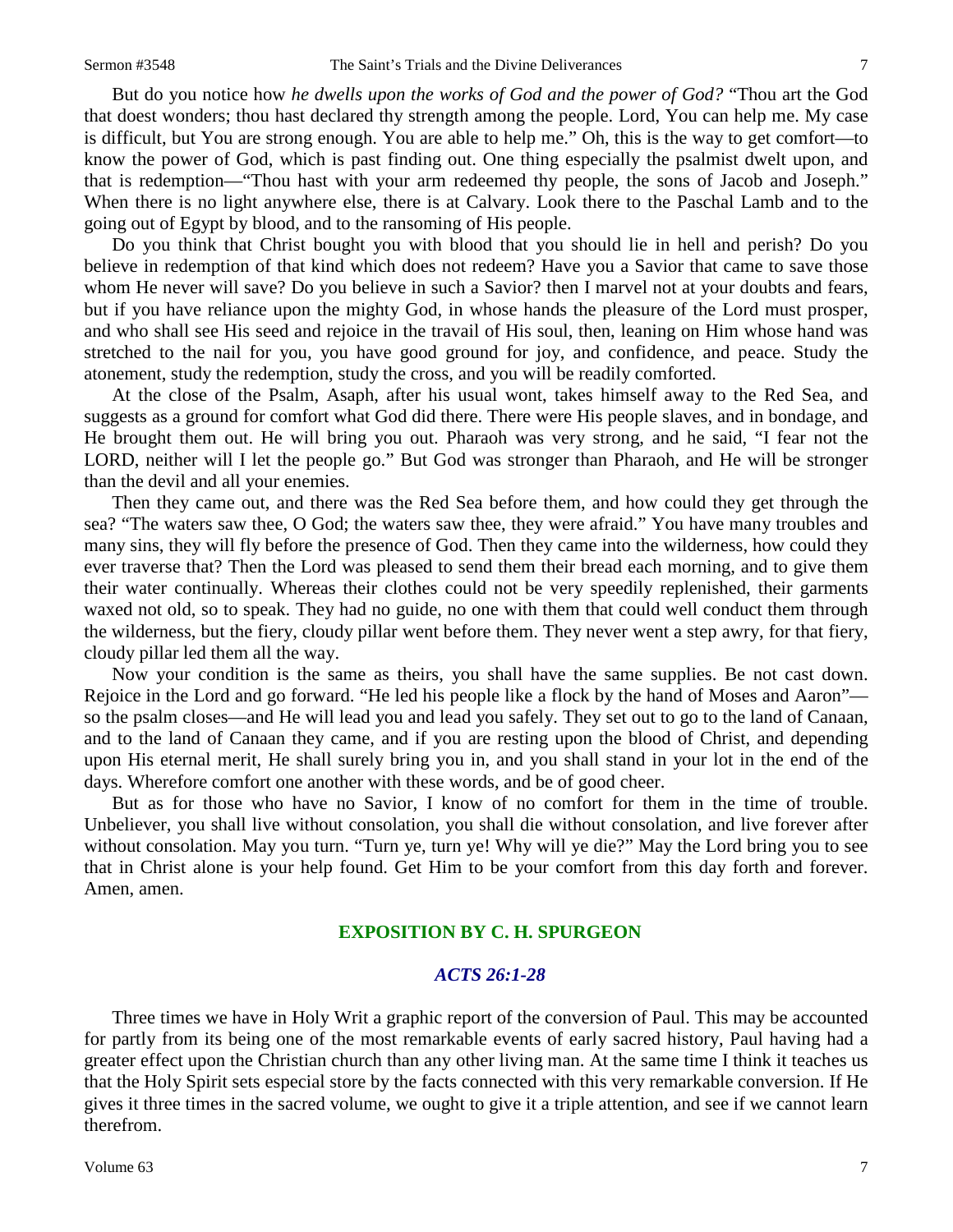**Verses 1-3.** *Then Agrippa said unto Paul, Thou art permitted to speak for thyself. Then Paul stretched forth the hand, and answered for himself: I think myself happy, King Agrippa, because I shall answer for myself this day before thee touching all the things whereof I am accused of the Jews: especially because I know thee to be expert in all customs and questions which are among the Jews: wherefore I beseech thee to hear me patiently.* 

With what courtesy does he speak! Paul is bold, but see how he is all things to all men! And he begins an address for his life with great adroitness and skill, teaching us that we are to use all the courtesies of life to those to whom they belong, and never to cause needless irritation. There is enough offense in the Cross of itself, without our being offensive when uplifting it.

**4-7.** *My manner of life from my youth, which was at the first among my own nation at Jerusalem, know all the Jews; which knew me from the beginning, if they would testify, that after the most straitest sect of our religion I lived a Pharisee. And now I stand and am judged for the hope of the promise made of God unto our fathers: unto which promise our twelve tribes, instantly serving God day and night, hope to come. For which hope's sake, King Agrippa, I am accused of the Jews.*

For the Pharisees did hold very firmly the doctrine of the resurrection of the dead, and Paul often instances this, as being the very thing, though no longer a Pharisee, to which he was glad to give witness.

**8-11.** *Why should it be thought a thing incredible with you, that God should raise the dead? I verily thought with myself, that I ought to do many things contrary to the name of Jesus of Nazareth. Which thing I also did in Jerusalem: and many of the saints did I shut up in prison, having received authority from the chief priests; and when they were put to death, I gave my voice against them. And I punished them oft in every synagogue, and compelled them to blaspheme; and being exceedingly mad against them, I persecuted them even unto strange cities.* 

He had the courage of his convictions. Believing a thing, he did not let it lie idle. He regarded the Christians as a pestilent sect, and therefore, he hunted them down. He abhorred the name of Jesus of Nazareth as that of an imposter, and therefore, he determined that no stone should be left unturned to overthrow His power.

**12-14.** *Whereupon as I went to Damascus with authority and commission from the chief priests, at midday, O King, I saw in the way a light from heaven, above the brightness of the sun, shining round about me and them which journeyed with me. And when we were all fallen to the earth, I heard a voice speaking unto me, and saying in the Hebrew tongue, Saul, Saul, why persecutest thou me? it is hard for thee to kick against the pricks.*

Not "It is hard for me to bear it," but "It is hard for *thee,"* as if, though conscious of being persecuted, our Lord, in that divine unselfishness which is so natural to Him, forgot the kicks that were given to Him, and only thought of the injury which Saul was doing to himself, when, like an ox that strikes out against the goad, he injured himself.

**15-28.** *And I said, Who art thou, Lord? And he said, I am Jesus whom thou persecutest. But rise, and stand upon thy feet: for I have appeared unto thee for this purpose, to make thee a minister and a witness both of these things which thou hast seen, and of those things in the which I will appear unto thee; delivering thee from the people, and from the Gentiles, unto whom now I send thee, to open their eyes, and to turn them from darkness to light, and from the power of Satan unto God, that they may receive forgiveness of sins, and inheritance among them which are sanctified by faith that is in me. Whereupon, O king Agrippa, I was not disobedient unto the heavenly vision: but showed first unto them of Damascus, and at Jerusalem, and throughout all the coasts of Judea, and then to the Gentiles, that they should repent and turn to God, and do works meet for repentance. For these causes the Jews caught me in the temple, and went about to kill me. Having therefore obtained help of God, I continue unto this day, witnessing both to small and great, saying none other things than those which the prophets and Moses did say should come: that Christ should suffer, and that he should be the first that should rise from the dead, and should show light unto the people, and to the Gentiles. And as he thus*